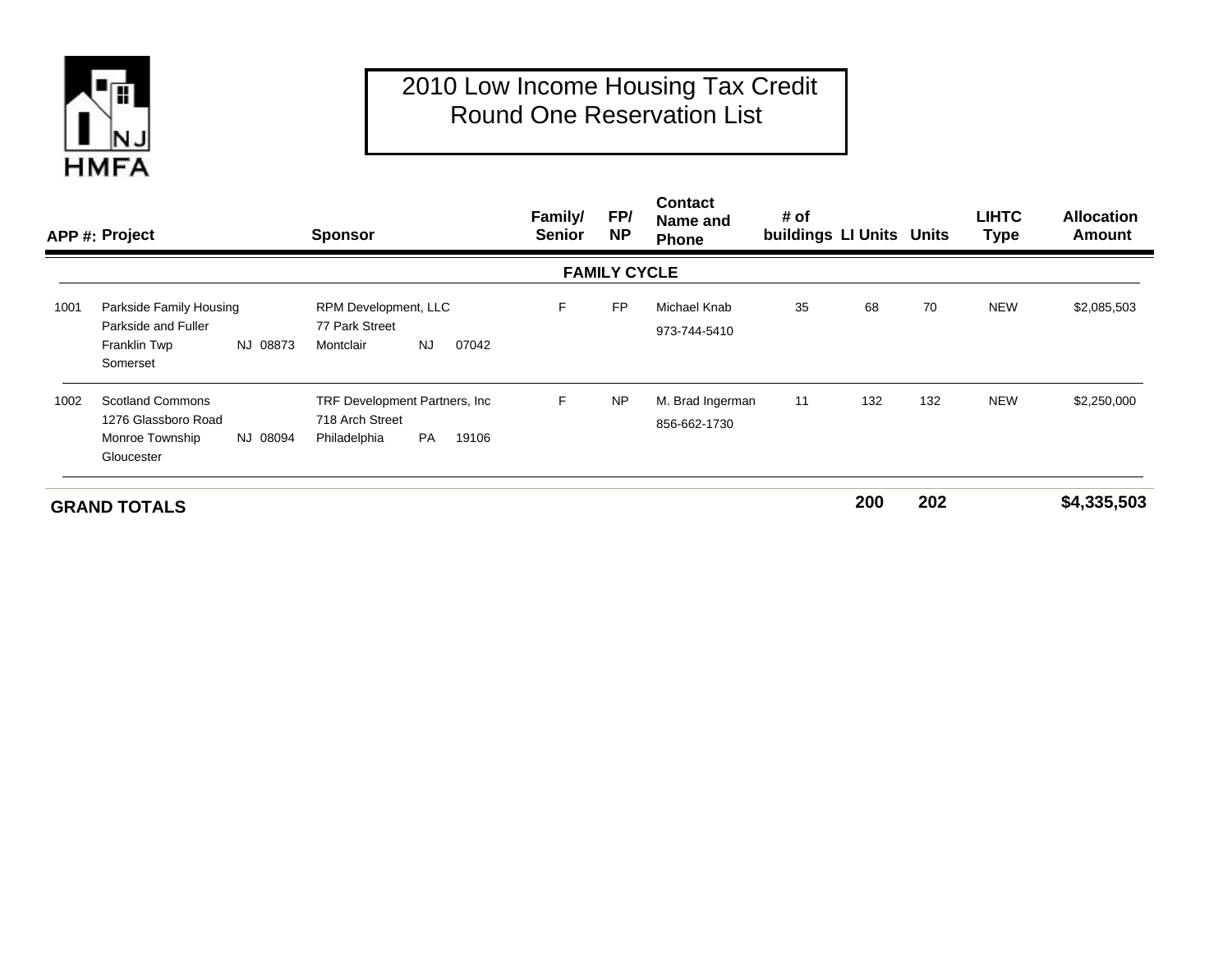

## 2010 Low Income Housing Tax Credit Round One Reservation List

|      | APP #: Project                                                                                                                            | <b>Sponsor</b>                                        | Family/<br><b>Senior</b> | FP/<br><b>NP</b>    | <b>Contact</b><br>Name and<br><b>Phone</b> | # of<br>buildings LI Units Units |    |    | <b>LIHTC</b><br><b>Type</b> | <b>Allocation</b><br>Amount |
|------|-------------------------------------------------------------------------------------------------------------------------------------------|-------------------------------------------------------|--------------------------|---------------------|--------------------------------------------|----------------------------------|----|----|-----------------------------|-----------------------------|
|      |                                                                                                                                           |                                                       |                          | <b>SENIOR CYCLE</b> |                                            |                                  |    |    |                             |                             |
| 1003 | Perth Amboy Senior Enhanced Living MBI Development Company, Inc.<br>618 New Brunswick Avenue<br>NJ 08861<br>Perth Amboy City<br>Middlesex | 725 Cuthbert Boulevard<br>NJ.<br>08002<br>Cherry Hill | S                        | <b>FP</b>           | M. Brad Ingerman<br>856-662-1730           |                                  | 84 | 84 | <b>NEW</b>                  | \$1,750,000                 |
|      | <b>GRAND TOTALS</b>                                                                                                                       |                                                       |                          |                     |                                            |                                  | 84 | 84 |                             | \$1,750,000                 |